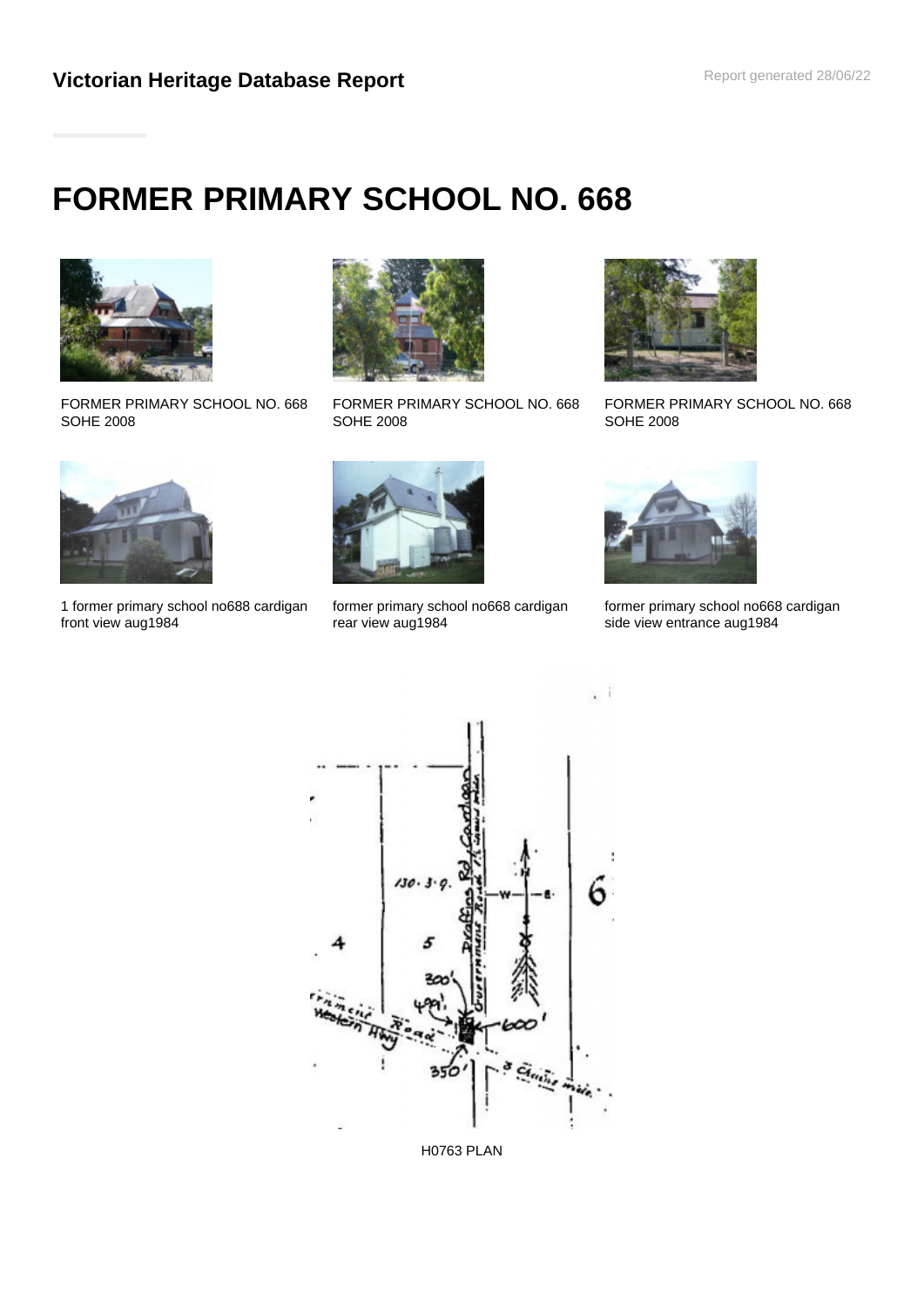#### **Location**

456 REMEMBRANCE DRIVE WINDERMERE, BALLARAT CITY

# **Municipality**

BALLARAT CITY

#### **Level of significance**

Registered

## **Victorian Heritage Register (VHR) Number**

H0763

#### **Heritage Overlay Numbers**

HO136

## **VHR Registration**

August 20, 1982

## **Amendment to Registration**

December 20, 1989

## **Heritage Listing**

Victorian Heritage Register

## **Statement of Significance**

Last updated on - June 28, 1999

Primary School No.668, Western Highway, Cardigan, [456 Remembrance Drive Windermere] a brick school opened in 1883, as the Windermere Town School, to replace an earlier wooden building of 1860. The structure was designed by the Public Works Department of Victoria. The roof is essentially hipped in form, with jerkin head roof, bracketted gables allowing top-lights. A timber verandah faces three sides and there is a tall brick chimney to one long face.

The former Office of Warden of Gold Fields was relocated to this school property. It was previously located at Campbell Street, Ararat.

Primary School No.668, Western Highway, Cardigan, is a representative example of a small school house designed by the Public Works Department of Victoria. The building is in the distinctive picturesque style utilised for schools by the department, characterised by roof shape and flat-headed gables. The school is an important part of the townscape of Cardigan and is believed to be one of the earliest schools established in the district (c 1860).